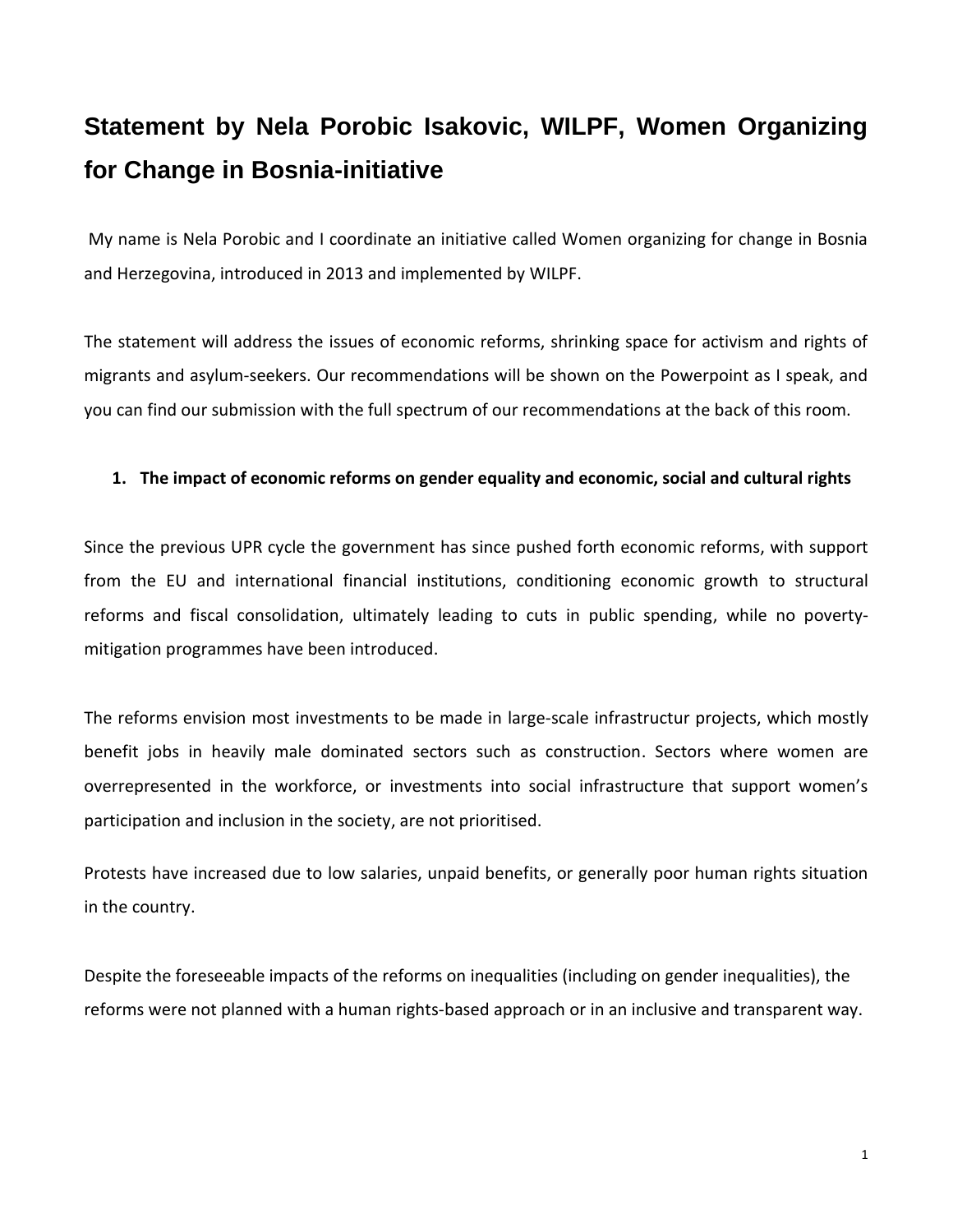Moving forward the government must create mechanisms that ensure systematic, meaningful and effective consultations with civil society, in particular with women's groups, during the planning, implementation and evaluation phase as well as introduce mandatory gender and human rights impact assessments into the process of planning and undertaking reforms.

## **2. Shrinking space for activism and increase in repressive measures**

During the last couple of years repressive measures have been used on several occasions to restrict the activities of human rights defenders and of civil society .

Our submission coveres the case of Justice for David and the Women of Kruscica, but in the statement I will focus on repressive measures in relation to the Women of Kruscica.

To give you the general context, Bosnia plans to build 300 new mini hydropower dams around the country putting pristine rivers and communities' right to water and to a clean environment at risk.

Activists have major concerns regarding the issuance of construction permits without rigorous and transparent social, environmental and human rights impact assessments. The population affected by these plans has been systematically excluded from decision-making processes despite existing legislation that guarantees their right to participate.

Women of Kruscica, a small village in central Bosnia, have at a great personal cost successfully challenged construction permits to build hydropower dams that would have damaged waterways in their community. However, during their campaign the women involved were subjected to violations of their right to peaceful assembly including police brutality and intimidation through threats of high fines which put pressure on these women from marginalized and poor socio-economic backgrounds.

The government must ensure that enterprises operate under adequate regulatory frameworks, that the allocation of permits is revised and that they adopt measures to realise the right to water and environmental sustainability, without discrimination.